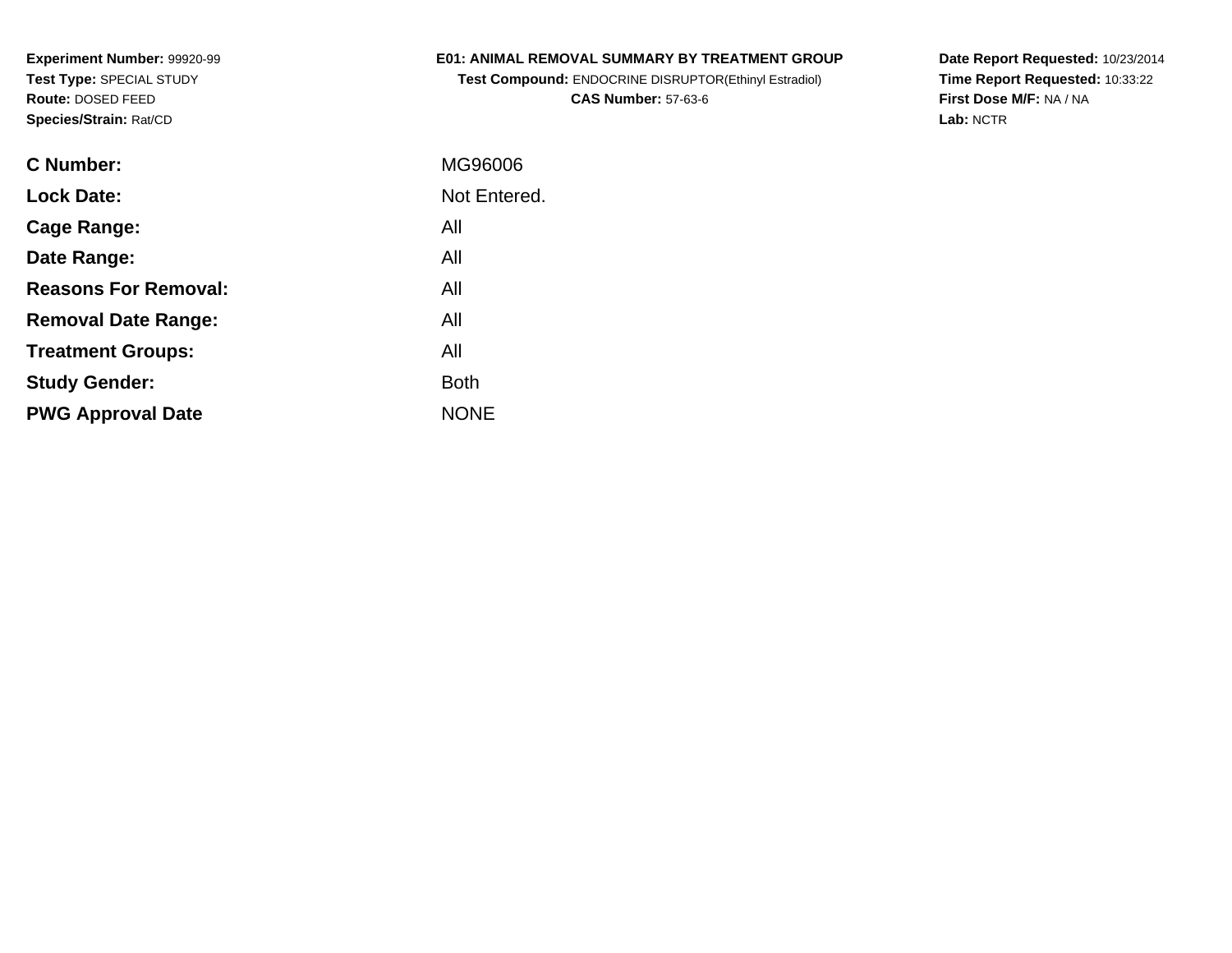# **E01: ANIMAL REMOVAL SUMMARY BY TREATMENT GROUP**

**Test Compound:** ENDOCRINE DISRUPTOR(Ethinyl Estradiol)

**CAS Number:** 57-63-6

**Date Report Requested:** 10/23/2014 **Time Report Requested:** 10:33:22**First Dose M/F:** NA / NA**Lab:** NCTR

### **MALE**

| <b>TREATMENT</b> |              | <b>Natural</b><br>Death | Terminal<br><b>Sacrifice</b> |
|------------------|--------------|-------------------------|------------------------------|
| F0               | CONTROL      |                         | 24                           |
| F <sub>0</sub>   | 2.0 PPB      |                         | 25                           |
| F0               | 10 PPB       |                         | 25                           |
| F <sub>0</sub>   | 50 PPB       |                         | 25                           |
|                  | <b>TOTAL</b> | ີ<br>_                  | 99                           |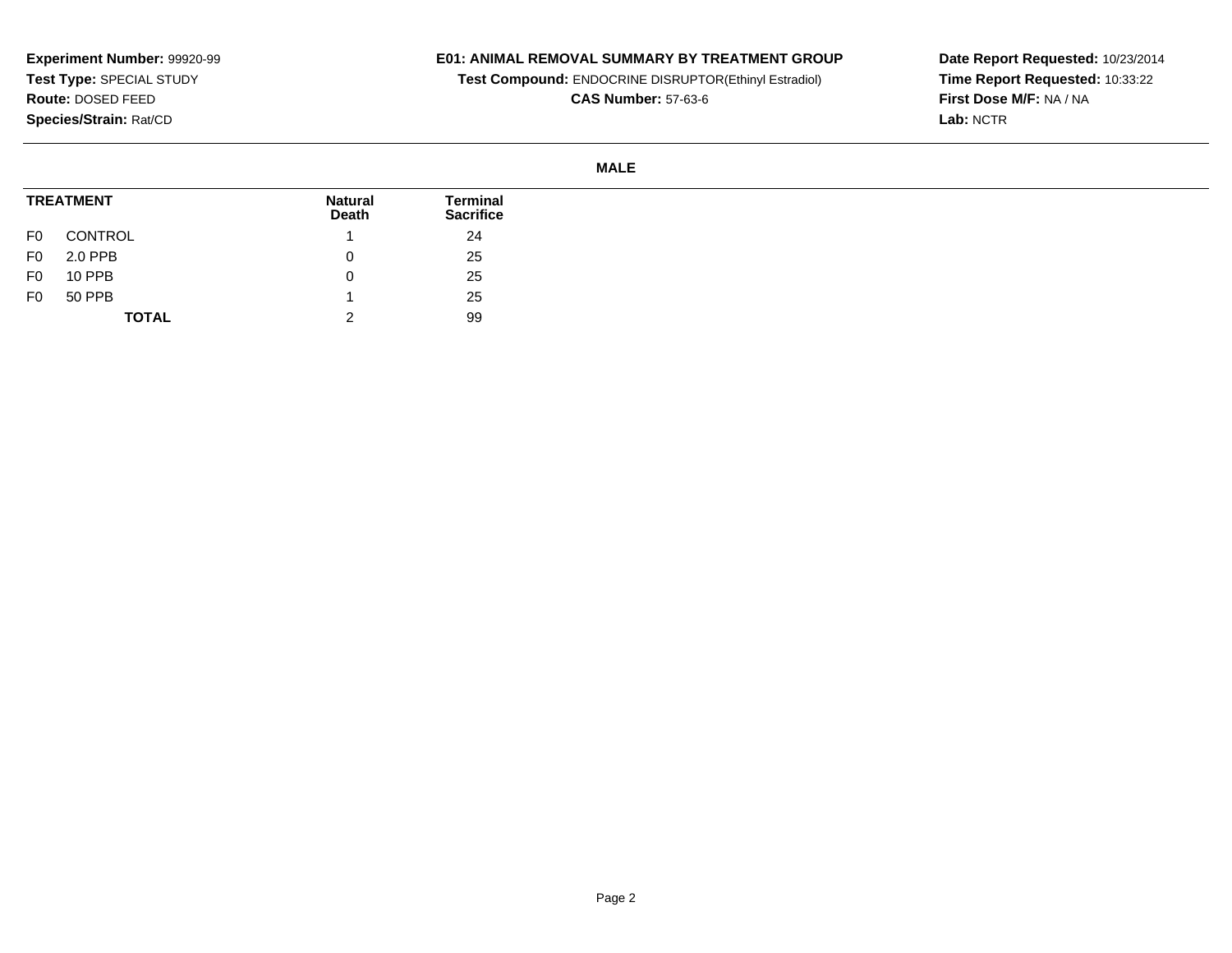#### **E01: ANIMAL REMOVAL SUMMARY BY TREATMENT GROUP**

**Test Compound:** ENDOCRINE DISRUPTOR(Ethinyl Estradiol)**CAS Number:** 57-63-6

\*\*\*END OF MALE DATA\*\*\*

**Date Report Requested:** 10/23/2014 **Time Report Requested:** 10:33:22**First Dose M/F:** NA / NA**Lab:** NCTR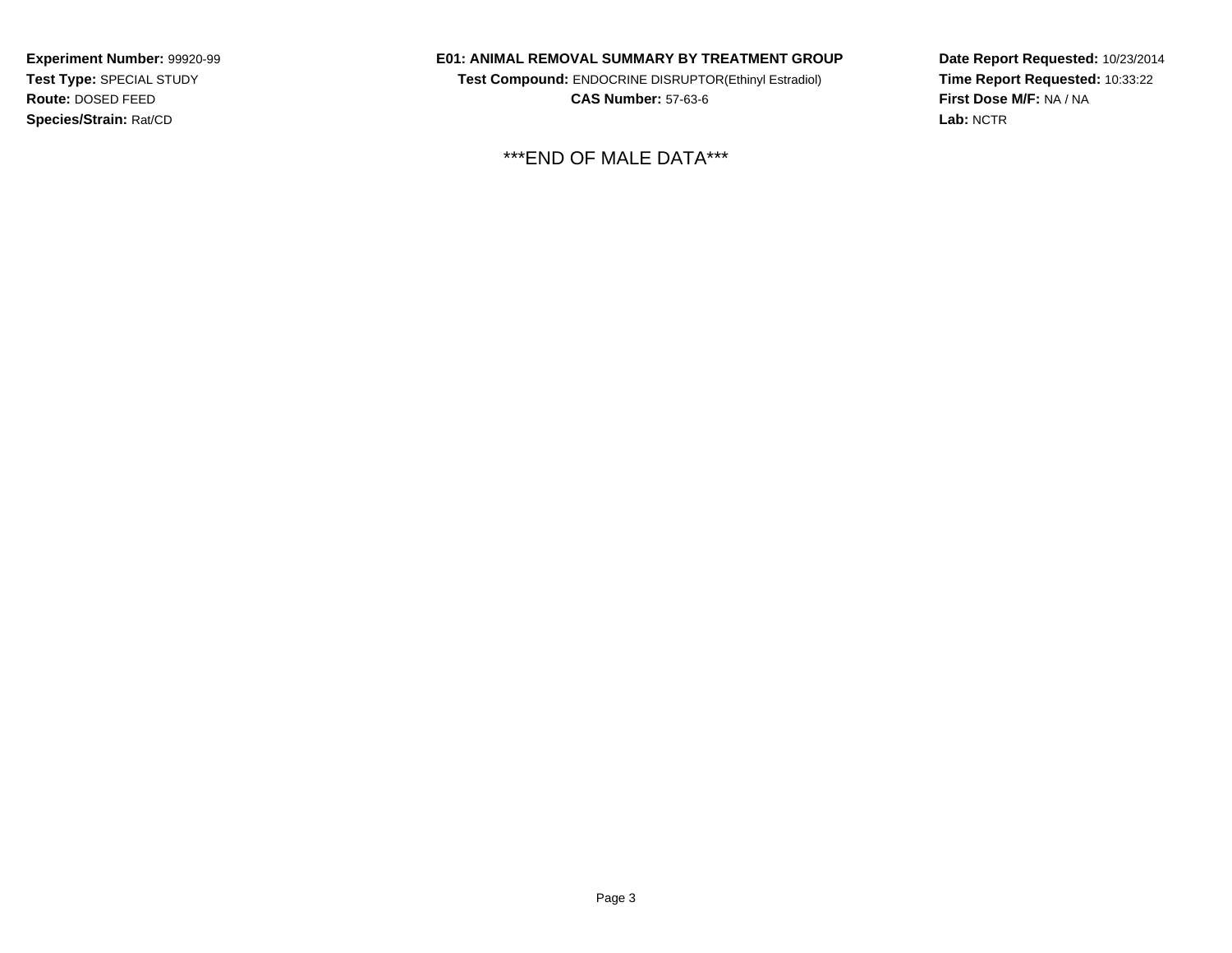## **E01: ANIMAL REMOVAL SUMMARY BY TREATMENT GROUP**

**Test Compound:** ENDOCRINE DISRUPTOR(Ethinyl Estradiol)

**CAS Number:** 57-63-6

**Date Report Requested:** 10/23/2014 **Time Report Requested:** 10:33:22**First Dose M/F:** NA / NA**Lab:** NCTR

## **FEMALE**

| <b>TREATMENT</b> |              | <b>Natural</b><br><b>Death</b> | <b>Terminal</b><br><b>Sacrifice</b> |
|------------------|--------------|--------------------------------|-------------------------------------|
| F0               | CONTROL      | 0                              | 25                                  |
| F0               | 2.0 PPB      | 0                              | 25                                  |
| F0               | 10 PPB       |                                | 25                                  |
| F0               | 50 PPB       | u                              | 25                                  |
|                  | <b>TOTAL</b> | 0                              | 100                                 |